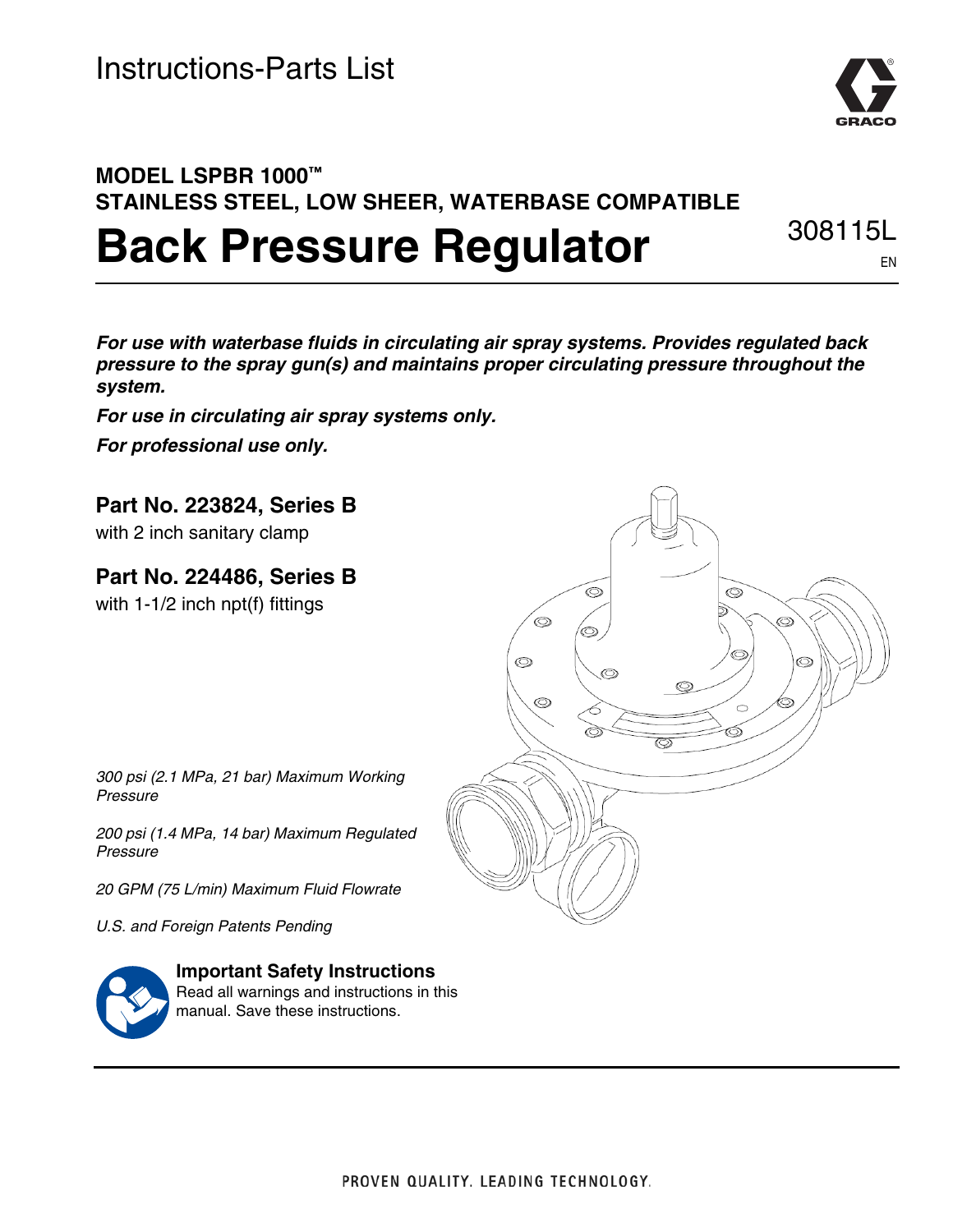## **Contents**

| Installation  4             |  |
|-----------------------------|--|
|                             |  |
|                             |  |
|                             |  |
|                             |  |
|                             |  |
| Graco Standard Warranty  12 |  |

## **Symbols**

#### **Warning Symbol**

This symbol alerts you to the possibility of serious injury or death if you do not follow the instructions.



#### **Caution Symbol**

This symbol alerts you to the possibility of damage to or destruction of equipment if you do not follow the corresponding instructions.

# **A** CAUTION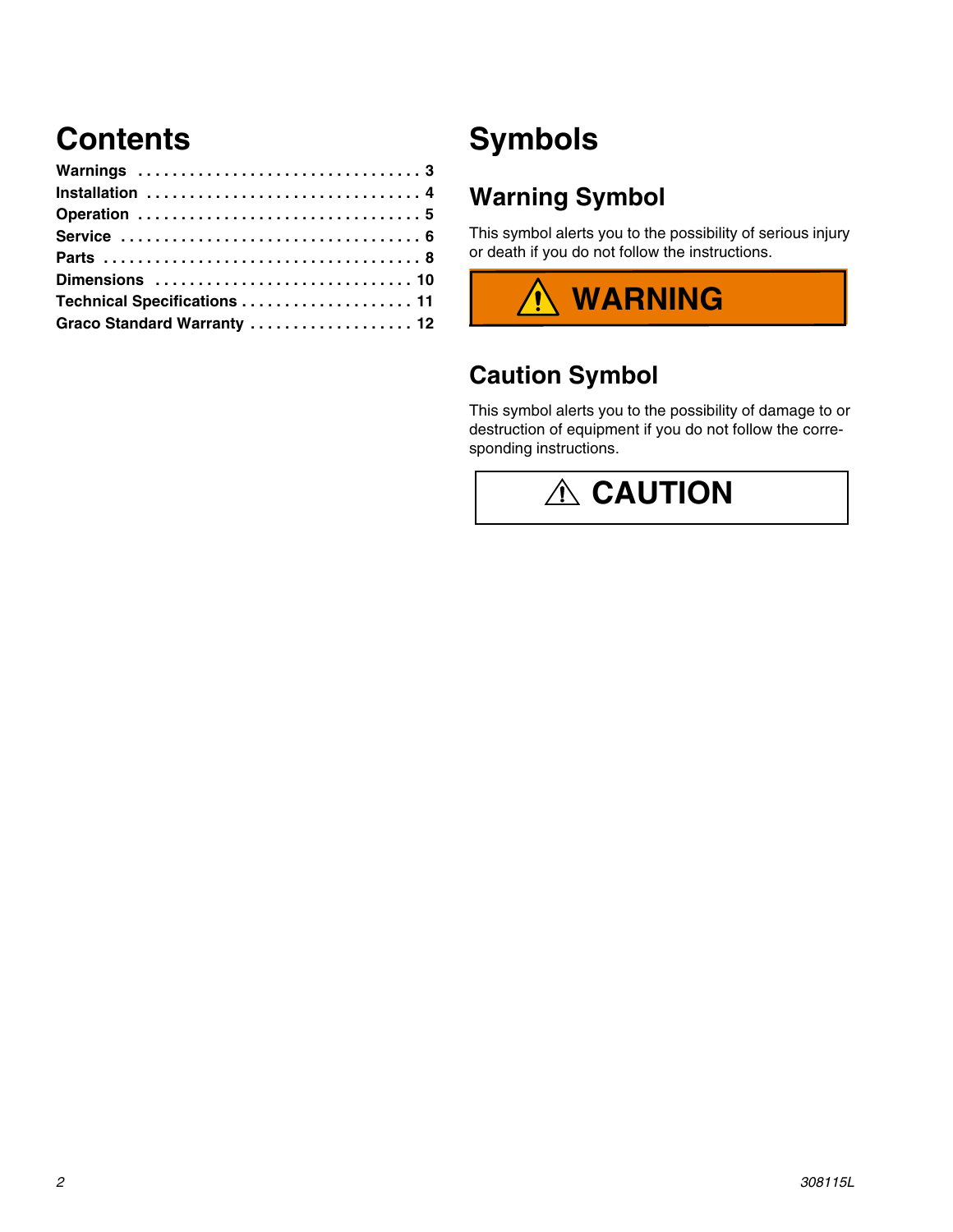## **Warnings**

The following warnings are for the setup, use, grounding, maintenance, and repair of this equipment. The exclamation point symbol alerts you to a general warning and the hazard symbols refer to procedure-specific risks. When these symbols appear in the body of this manual or on warning labels, refer back to these Warnings. Product-specific hazard symbols and warnings not covered in this section may appear throughout the body of this manual where applicable.

|           | <b>WARNING</b>                                                                                                                                                                                                                          |  |  |  |  |  |
|-----------|-----------------------------------------------------------------------------------------------------------------------------------------------------------------------------------------------------------------------------------------|--|--|--|--|--|
|           | <b>EQUIPMENT MISUSE HAZARD</b>                                                                                                                                                                                                          |  |  |  |  |  |
|           | Equipment misuse can cause the equipment to rupture, malfunction, or start unexpectedly and result                                                                                                                                      |  |  |  |  |  |
|           | in a serious injury.                                                                                                                                                                                                                    |  |  |  |  |  |
|           | This equipment is for professional use only.                                                                                                                                                                                            |  |  |  |  |  |
|           | Read all the instruction manuals, tags, and labels before operating the equipment.                                                                                                                                                      |  |  |  |  |  |
|           | Use the equipment only for its intended purpose. If you are uncertain about usage, call your Graco<br>distributor.                                                                                                                      |  |  |  |  |  |
|           | Do not alter or modify this equipment. Use only genuine Graco parts and accessories.<br>$\bullet$                                                                                                                                       |  |  |  |  |  |
|           | Check the equipment daily. Repair or replace worn or damaged parts immediately.<br>$\bullet$                                                                                                                                            |  |  |  |  |  |
|           | Do not exceed the maximum pressure of the lowest rated system component. This equipment has<br>$\bullet$<br>a 300 psi (2.1 MPa, 21 bar) maximum inlet pressure and a 30 psi (210 kPa, 2.1 bar) maximum<br>static fluid pressure.        |  |  |  |  |  |
|           | Use fluids that are compatible with the equipment wetted parts. See the Technical Data section of all<br>the equipment manuals. Read the fluid manufacturer's warnings.                                                                 |  |  |  |  |  |
|           | Route the hoses away from traffic areas, sharp edges, moving parts, and hot surfaces. Do not<br>$\bullet$<br>expose Graco hoses to temperatures above 180°F (82°C) or below $-40^{\circ}$ F ( $-40^{\circ}$ C).                         |  |  |  |  |  |
|           | Comply with all applicable local, state, and national fire, electrical, and other safety regulations.<br>$\bullet$                                                                                                                      |  |  |  |  |  |
|           | <b>PRESSURIZED EQUIPMENT HAZARD</b>                                                                                                                                                                                                     |  |  |  |  |  |
|           | Spray from the gun, hose leaks, or ruptured components can splash fluid in the eyes or on the skin<br>and cause serious injury.                                                                                                         |  |  |  |  |  |
|           | Do not stop or deflect fluid leaks with your hand, body, glove, or rag.                                                                                                                                                                 |  |  |  |  |  |
|           | Follow the Pressure Relief Procedure in your separate equipment manuals whenever you: are<br>$\bullet$<br>instructed to relieve pressure; stop spraying; clean, check, or service the equipment; and install or<br>clean the spray tip. |  |  |  |  |  |
|           | Tighten all fluid connections before operating the equipment.                                                                                                                                                                           |  |  |  |  |  |
| //Pa/bar/ | Check the hoses, tubes, and couplings daily. Replace worn, damaged, or loose parts immediately.<br>Permanently coupled hoses cannot be repaired; replace the entire hose.                                                               |  |  |  |  |  |
|           |                                                                                                                                                                                                                                         |  |  |  |  |  |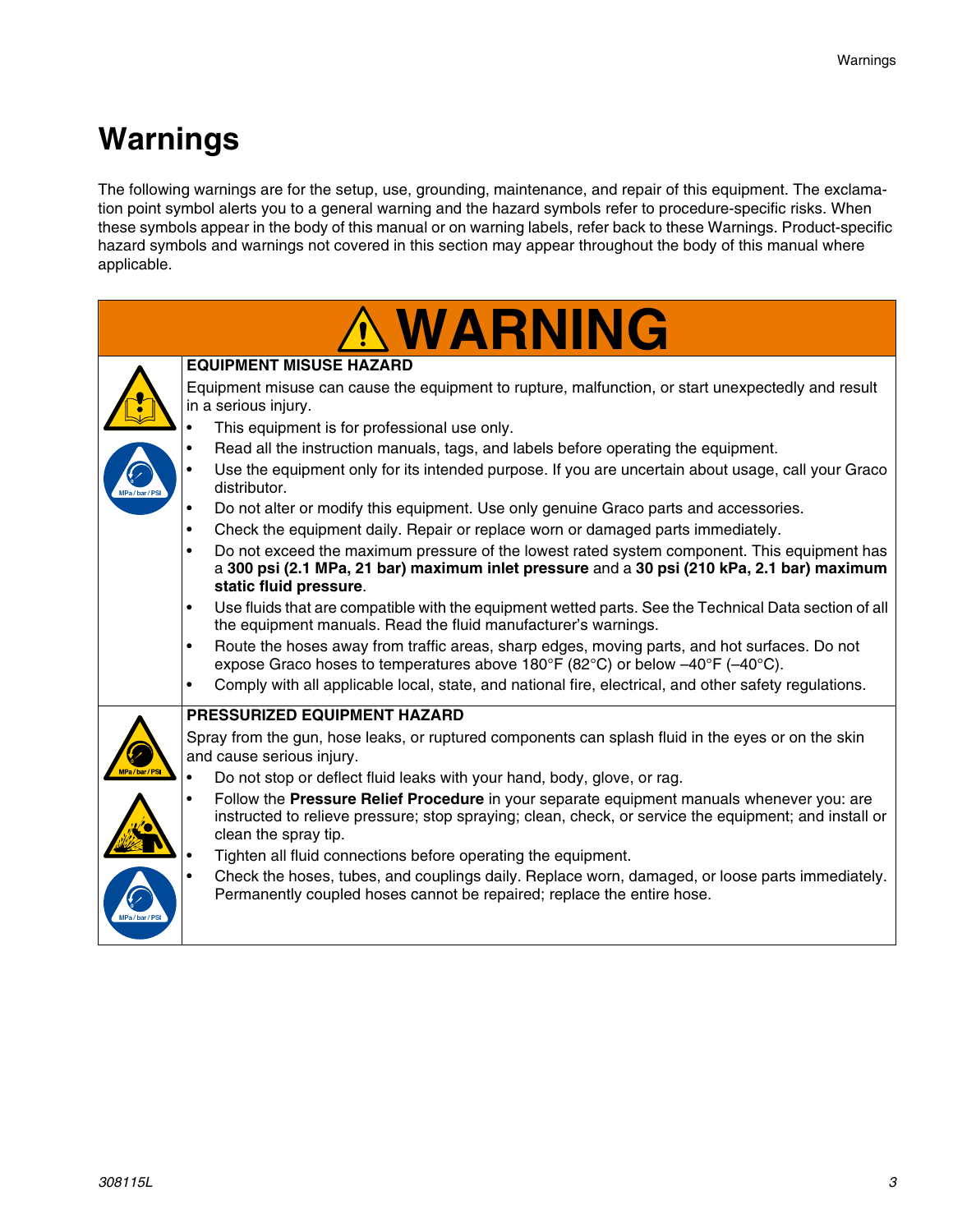### <span id="page-3-0"></span>**Installation**



#### **FIG. 1: Installing the Back Pressure Regulator**

The regulator is available with either 2 in. sanitary clamps (Model 223824) or with 1-1/2 in. npt(f) fittings (Model 224486). Be sure to order the regulator with the type of end fittings required. The fittings should not need to be removed or replaced during installation.



If the end fittings are loosened or removed, be sure to torque them to 100 to 110 ft-lb (135 to 150 N•m) when they are tightened or installed. Failure to do so could cause fluid to discharge and result in serious injury or property damage.

Install the back pressure regulator in the spray gun return line. See Fig. 1. Connect the fluid line to the inlet and outlet fittings, making sure the flow direction agrees with the IN and OUT markings on the regulator body.

## **CAUTION**

The fluid flow direction must agree with the IN and OUT markings on the regulator body. Failure to do so will damage the back pressure regulator.

The back pressure regulator is adjustable to control the fluid pressures in a circulating system from 15 to 200 psi (0.1 to 1.4 MPa, 1 to 14 bar).

If more than one spray station is used, install the back pressure regulator in the fluid supply line after the last station. This will help maintain proper circulating pressures in the system.

## **CAUTION**

To avoid excessive wear on the diaphragm, regulator inlet pressure should not be allowed to pulsate greater then +/– 5% of nominal pressure.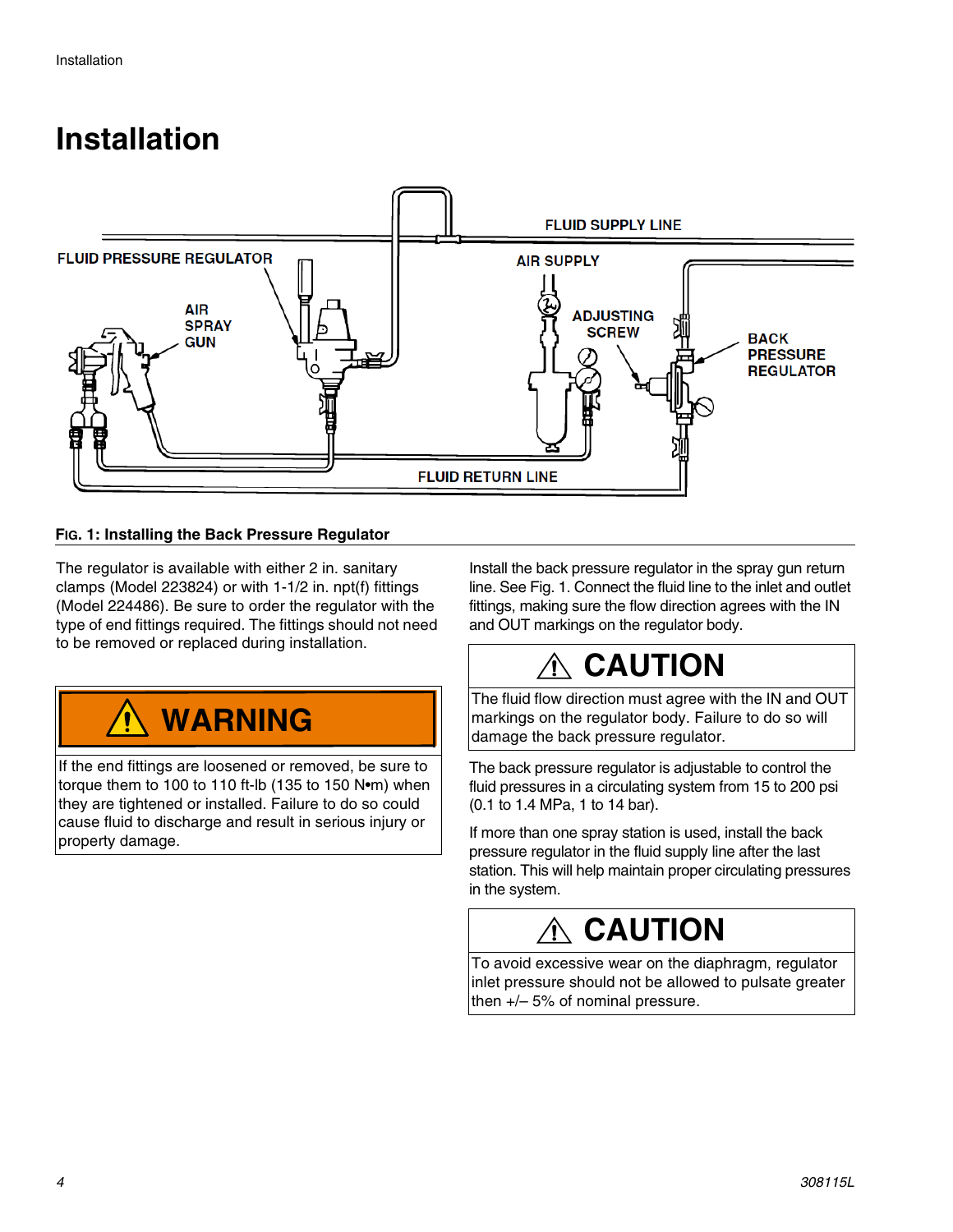## <span id="page-4-0"></span>**Operation**

**NOTE:** The back pressure regulator controls pressure ahead of its intake.

Turn the adjusting screw clockwise to increase upstream pressure and counterclockwise to decrease pressure.

Adjust the pump pressure and back pressure regulator for the best spraying combination and for proper circulation of fluid. Turn the back pressure regulator's adjusting screw fully clockwise, so fluid flow is minimal and back pressure is at maximum, before beginning adjustment.

Flush the back pressure regulator with a compatible solvent whenever the rest of the system or unit is being flushed. Open the back pressure regulator before flushing by turning the screw counterclockwise.

## **CAUTION**

To avoid damaging the diaphragm

- 1. Never back flush.
- 2. If an external pump is used to flush, make sure the inlet pressure to the back pressure regulator does not exceed 30 psi (210 kPa, 2.1 bar).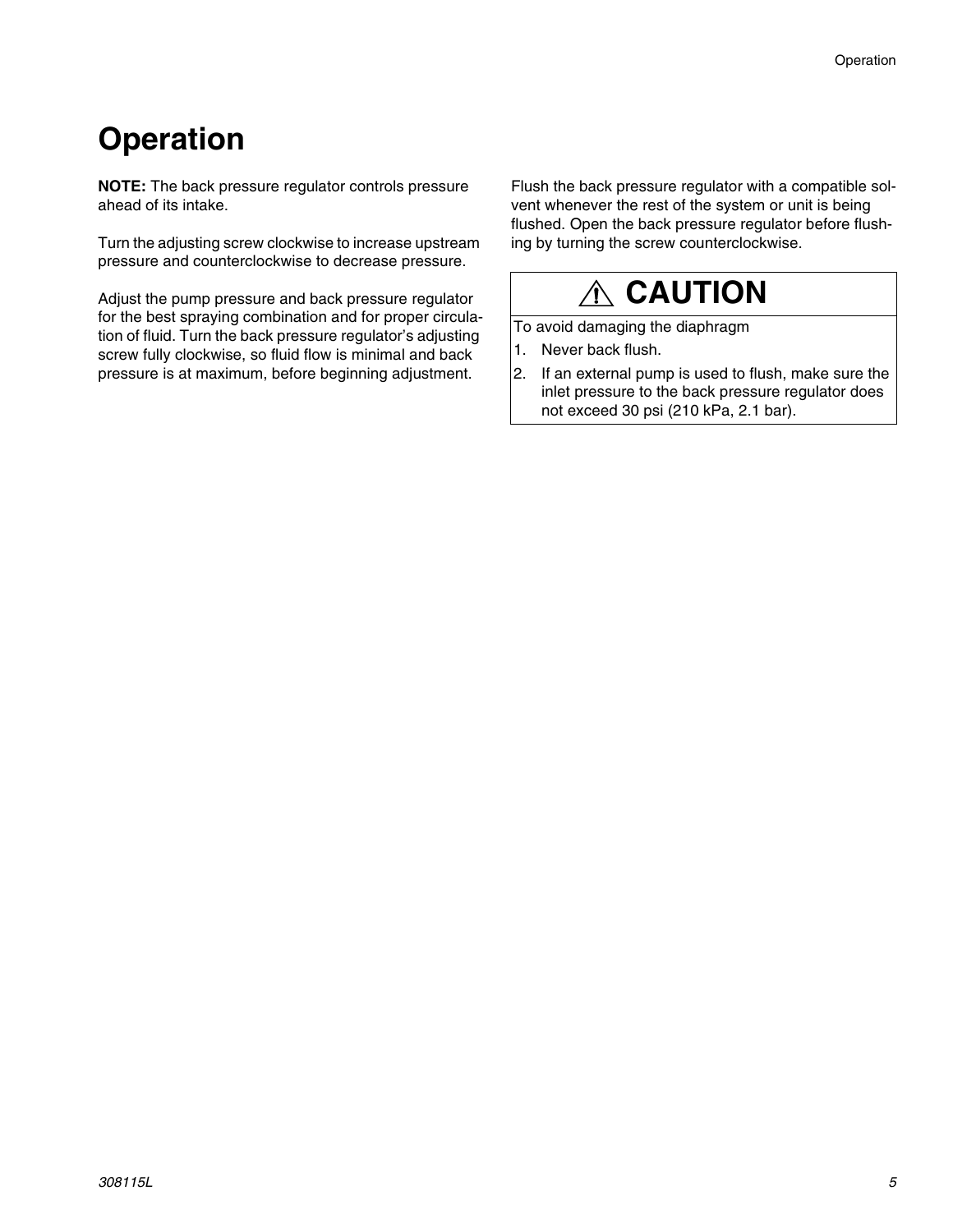## <span id="page-5-0"></span>**Service**

# **WARNING**

To reduce the risk of serious injury, including fluid injection, splashing in the eyes or on the skin, or injury from moving parts, always open the back pressure regulator and relieve all air and fluid pressures in the system before removing or servicing the back pressure regulator.

**NOTE:** Regulator an inspection of the regulator, based upon the degree and kind of service, is essential.

1. Shut off the pump and open the back pressure regulator by turning the adjustment screw (15) counterclockwise until no spring pressure is felt. Relieve all air and fluid pressures in the system.

**NOTE:** The back pressure regulator can either be serviced while it remains in the fluid line or it can be removed from the line for servicing.

- 2. Disassemble the regulator and clean it with a suitable solvent. See the **Parts Drawing** on page 8.
- 3. Carefully inspect the diaphragm (10) for cracks or other damage. Replace if necessary.
- 4. Check the parts for chips or dirt before assembling the regulator.

5. Install the diaphragm parts onto the regulator base (9).

Lubricate the parts as indicated in the **Parts Drawing** on page 8.

Tighten the cover screws (2) finger tight, then torque them to 70 to 90 in-lb (8.0 to 10.2 N•m) in a criss-cross pattern. See the *TOP VIEW* in the *Parts Drawing*.

## **CAUTION**

Do not lubricate the parts with silicone grease. Silicone grease will contaminate the fluid and blemish the finish of the surface being painted.

- 6. Tighten the regulator cap screws (2) finger tight, then torque them to 70 to 90 in-lb (8.0 to 10.2 N•m) in a criss-cross pattern. See the *TOP VIEW* in the **Parts Drawing**.
- 7. To remove or install the gauge (8), use the wrench on the square portion of the gauge stud only. Use thread sealer sparingly on the gauge's male threads when install it to avoid plugging the gauge.
- 8. Install the back pressure regulator back in the fluid line.

# **WARNING**

If the end fittings (16) are loosened or removed, be sure to torque them to 100 to 110 ft-lb (135 to 150 N•m) when they are tightened or installed. Failure to do so could cause fluid to discharge and result in serious injury or property damage.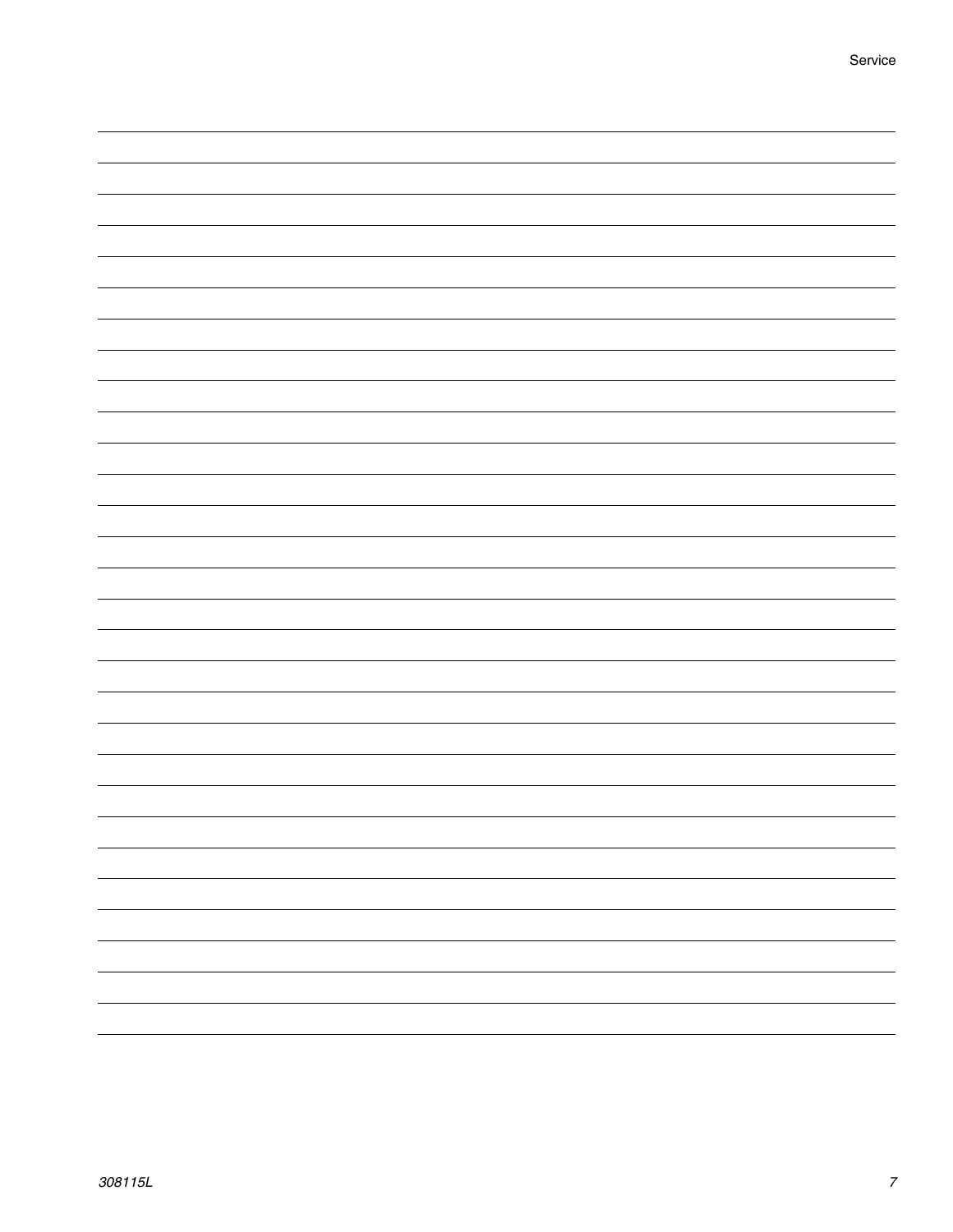### <span id="page-7-0"></span>**Parts**



Torque diaphragm cover screws and cap screws in a criss-cross pattern to 70 to 90 in-lb (8.0 to 10.2 N•m).



 $1\overline{\smash{\backslash}}$  Lubricate threads with light grease.

 $2\Delta$  Lubricate with lithium-base grease.

 $\overline{\text{3}}$  See TOP VIEW.

 $4\overline{\!\setminus}$  Torque to 100 to 110 ft-lbs (135 to 150 N•m).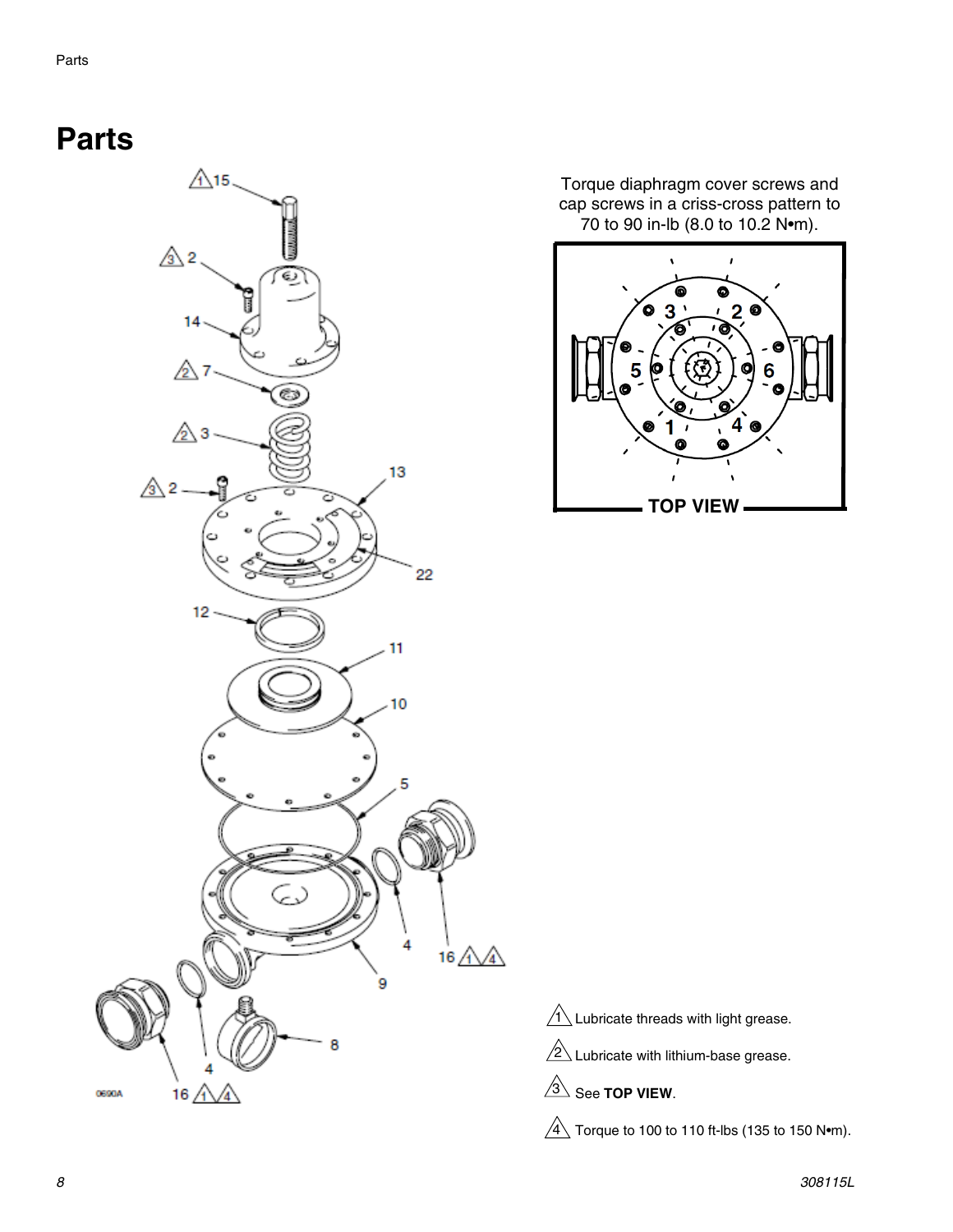#### **Part No. 223824, Series B**

With 2 in. sanitary clamp fittings.

#### **Part No. 224486, Series B**

with 1-1/2 inch npt(f) fittings.

| Ref.            | Part       | <b>Description</b>                       | Qty. |
|-----------------|------------|------------------------------------------|------|
| 2               |            | 112166 SCREW, cap, sch; 1/4-20 x 3/4"    | 18   |
| 3               |            | 104144 SPRING, compression               | 1    |
| 4†              |            | 107078 O-RING, PTFE                      | 2    |
| 5†              |            | 111331 O-RING, PTFE                      | 1    |
| 7               |            | 160033 PLATE, spring                     |      |
| 8★              |            | 187873 GAUGE, 0 to 200 psi               |      |
|                 |            | (0 to 1.4 MPa, 0 to 14 bar)              |      |
| 9               |            | 186866 BASE, regulator                   |      |
| 10 <sub>1</sub> |            | 190849 DIAPHRAGM                         |      |
| 11              |            | 186868 PLATE, diaphragm                  |      |
| 12 <sub>1</sub> |            | 190857 BEARING                           |      |
| 13              |            | 186870 COVER, diaphragm                  |      |
| 14              | 186871 CAP |                                          |      |
| 15              |            | 186872 SCREW, adjustment                 |      |
| 16              |            | 187004 FITTING, 2" sanitary clamp (for   | 2    |
|                 |            | Model 223824 only)                       |      |
|                 |            | 187150 FITTING, 1-1/2" npt(f) (for Model |      |
|                 |            | 224486 only)                             |      |
| 22              |            | 187223 PLATE, warning                    |      |

- *Recommended Tool Box spare parts. Keep these spare parts on hand to reduce down time.*
- † *These parts are included in repair kit 224437. Note that the* kit includes one new-style PTFE 0-ring, Part No. 111331 (Ref. 5), and one old-style PTFE O-ring, Part No. 111278.

### **CAUTION**

Do not lubricate the parts with silicone grease. Silicone grease will contaminate the fluid and blemish the finish of the surface being painted.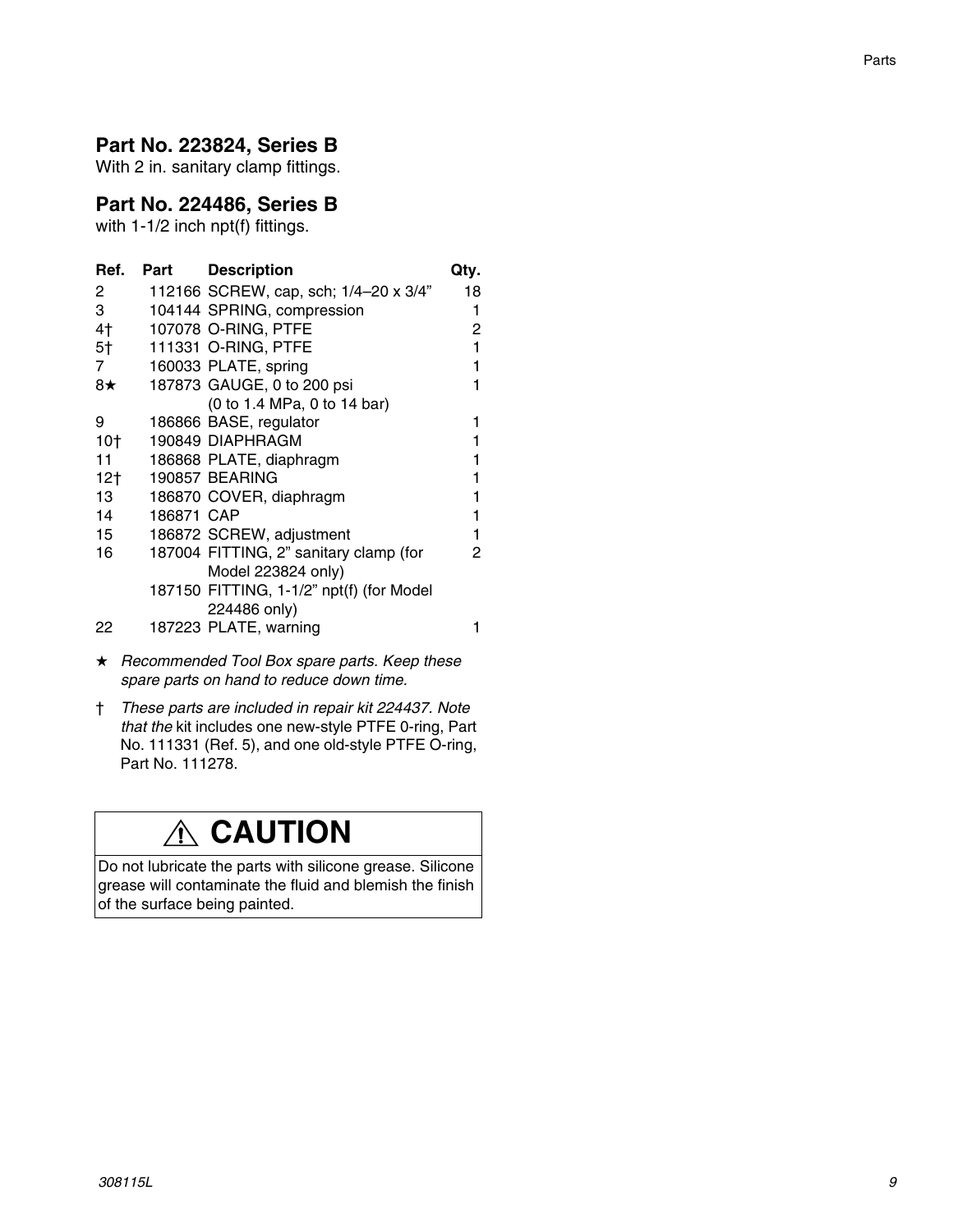### <span id="page-9-0"></span>**Dimensions**



0689A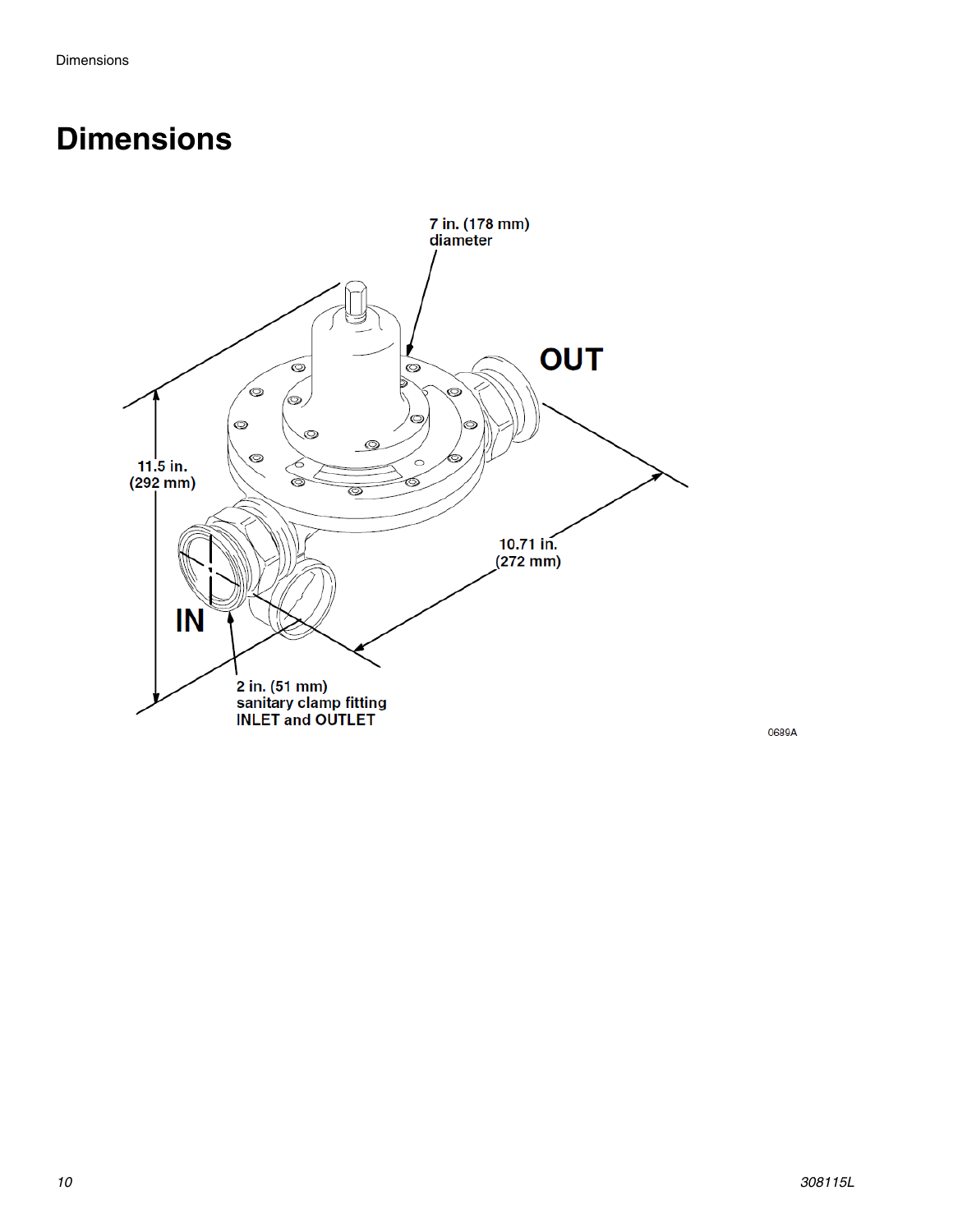## <span id="page-10-0"></span>**Technical Specifications**

| <b>Back Pressure Regulator</b>      |                                      |                                |  |  |  |
|-------------------------------------|--------------------------------------|--------------------------------|--|--|--|
|                                     | US                                   | <b>Metric</b>                  |  |  |  |
| Maximum Inlet Pressure              | 300 psi                              | 2.1 MPa, 21 bar                |  |  |  |
| <b>Regulated Pressure Range</b>     | 15 to 200 psi                        | 0.03 to 1.4 MPa, 0.3 to 14 bar |  |  |  |
| <b>Inlet/Outlet Sizes</b>           |                                      |                                |  |  |  |
| Inlet and Outlet Size: Model 223824 | 2 in. sanitary clamp fitting         |                                |  |  |  |
| Inlet and Outlet Size: Model 224486 | $1-1/2$ in. npt(f) fitting           |                                |  |  |  |
| Gauge Port Size                     | $1/4$ npt(f)                         |                                |  |  |  |
| <b>Materials of Construction</b>    |                                      |                                |  |  |  |
| <b>Wetted materials</b>             | 301, 304 & 316 Stainless Steel, PTFE |                                |  |  |  |
| <b>Flowrate</b>                     |                                      |                                |  |  |  |
| <b>Maximum Fluid Flowrate</b>       | 20 GPM                               | $75$ L/min                     |  |  |  |
| Weight                              |                                      |                                |  |  |  |
| All models                          | 19 lb.                               | 8.55 kg                        |  |  |  |